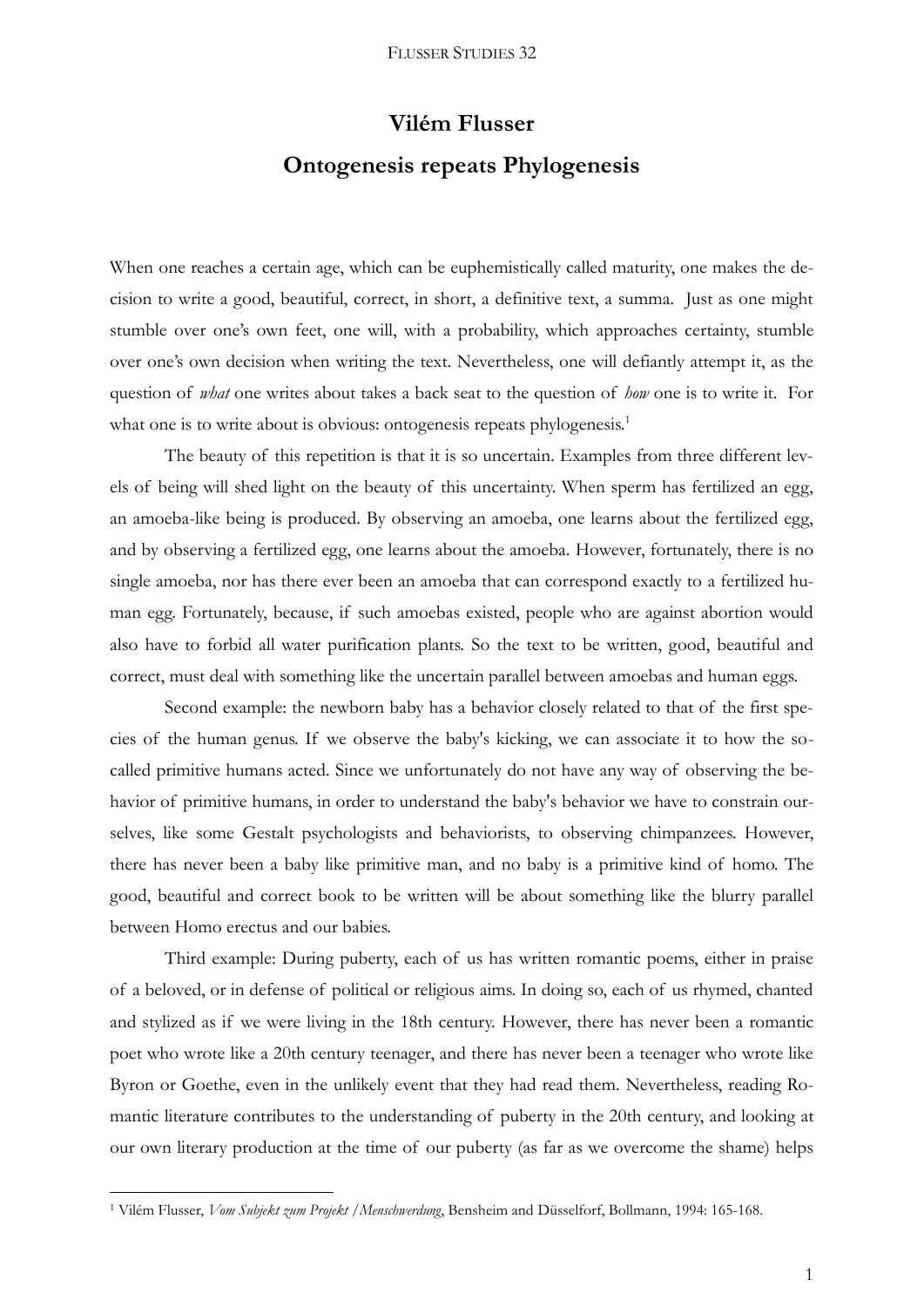to understand Romanticism. The good, beautiful and correct text to be written must deal with this uncertain parallel between our own puberty and occidental romanticism.

Is that then the content of this book to be written? Amoebas as human eggs, homines erecti as babies, romantic poets as teenagers, between the two wars? If it is to be a summa, the content can only be this and nothing else, and this also prescribes the name for this text, namely "Becoming Human". "Becoming Human" in the sense of ontogenesis, where the writer tries to get from an amoeba to an erectus to a romantic, and then tries to grasp even higher, only to become dust. And "Becoming Human" in the sense of phylogenesis, where our species attempts to swing out of the biological, the animal, the inherited, just as the attempt fails in Auschwitz, Hiroshima and other ashes.

But the title "Becoming Human", this title with two tracks referring both to the development of the individual and to that of the species, and meaning the development of the individual precisely because it means the species, demands a subtitle. It must be a triptych. The first part must be called "At hand", because it is all about somehow grasping everything, which is passing before our hands.

The first part must be about actions. The second part must be called "In the Blink of an Eye", because it is a matter of somehow catching what is passing before the eyes. The second part must gain insights into prospects. The third part must be called "Without a Trace", because it is about catching the passing of all that we leave behind. The third part must swipe up what is being wiped out.

This all becomes urgent as soon as one decides, as a mature person, to write a summa. And this is the real beauty of the whole thing: The text is written in maturity, at the end of the second millennium after Christ. It goes without saying that after the second millennium the third millennium will come, but what does that matter to us who draw all our force from this millennium? For us, the millennium is the end of everything. This text is being written in maturity, at the end of Western civilization. Of course, after the Western civilization comes another civilization, for example the immaterial or the postmodern. But how does that matter to us, who take all our values from the West? For us, everything comes to an end with the West. This text is written in maturity, that is, between 70 and 80 years old. Of course, the world does not end with the death of the writer, but what does "of course" mean in this case? The beauty of this uncertainty is that in maturity ontogenesis and phylogenesis get mixed up. With the being ends the species and with the species, the being. The last Mohican, when he writes his history, is also writing the history of the Mohican tribe.

This is a kind of preface to Mohican history. Who could be interested in something like that? Post-Mohicans? Maybe someone will actually be found to read it, but first someone must be